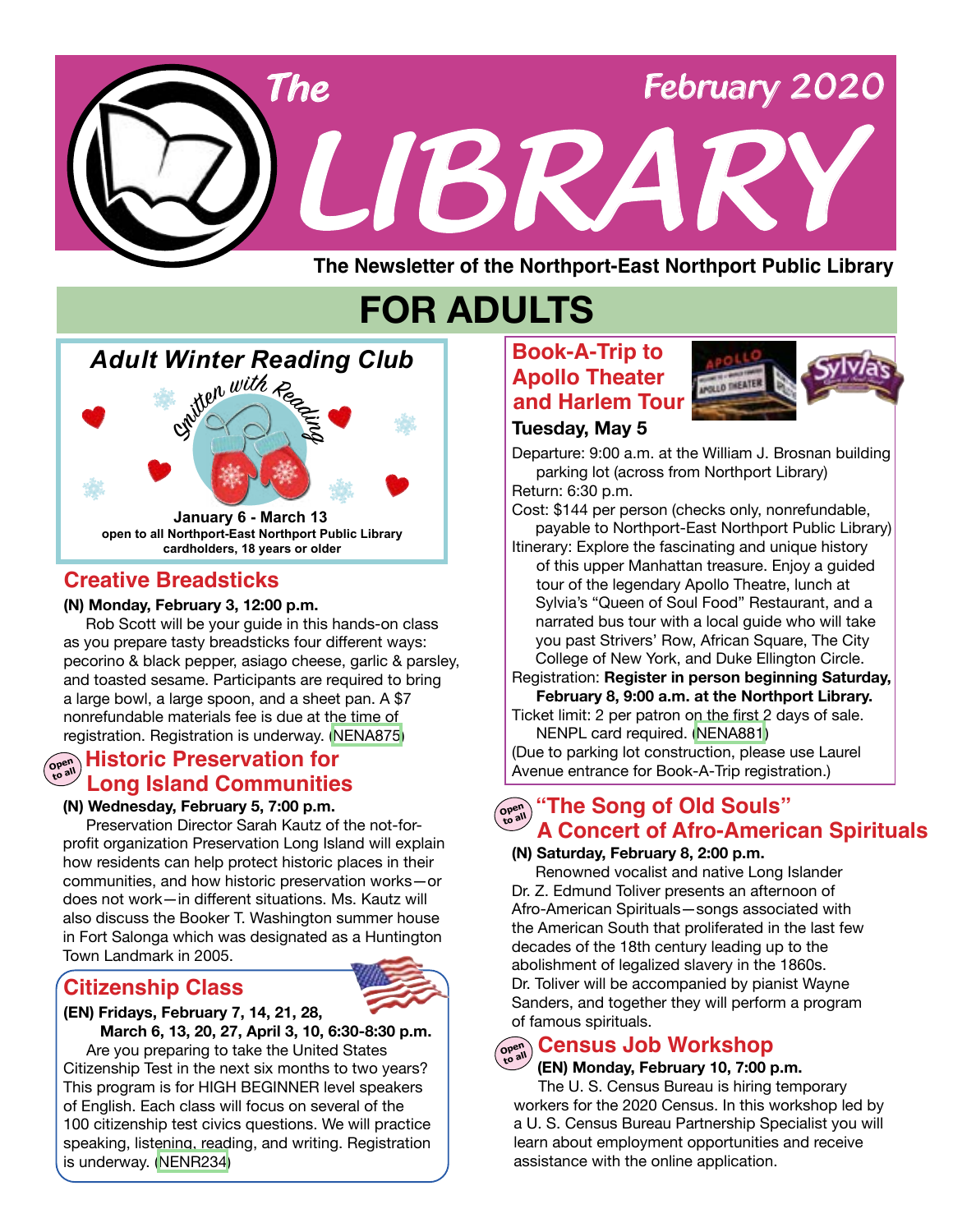# **FOR ADULTS FOR ADULTS**



#### **(N) Tuesday, February 18, 7:00 p.m.**

From his humble Caribbean origins to his leadership in drafting and defending the Constitution of the United States, Alexander Hamilton appeared destined for unmatched glory. But is this historical admiration misplaced? SUNY Distinguished Professor Dr. Philip Nicholson will explore the complex and, at times, contradictory qualities of one of our most renowned Founding Fathers.

## **(N) Monday, February 24, 2:00 p.m.**

Art historian Mary Vahey presents an illustrated lecture on the upcoming exhibit at the Whitney Museum of American Art: *Vida Americana: Mexican Muralists Remake American Art, 1925-45.* With approximately 200 works on display, the exhibit demonstrates the impact Mexican artists had on their counterparts in the United States during this period, including visual protests of economic, social, and racial injustices.

#### **(EN) Tuesday, February 25, 7:00 p.m.**

 A representative from the Town of Huntington Senior Division presents the wide array of programs, resources, and services that are available to resident senior citizens age 60 and over. Information regarding Adult Day Care for the frail senior is included.

#### **(N) Saturday, February 29, 1:00 p.m.**

In this illustrated slide lecture, architectural historian and preservationist Jane Cowan will discuss the lasting impact that immigrant architects have had on New York City's built environment. These architects who practiced during the peak years of immigration in the latter half of the 19th century—are responsible for thousands of tenements, apartment buildings, churches, synagogues, and commercial blocks.

# **Blood Drive**

 **(N) Monday, February 10, 1:00-7:00 p.m.**

 Your donation will help save up to three lives!  **Eligibility Criteria:**



- Donor card or ID with signature or photo
- Weigh a minimum of 110 pounds
- No tattoos within the past 12 months

 • Age 16-75 (16 year olds must have signed parental permission; age 76 and older require a

doctor's note)

For questions concerning medical eligibility, call New York Blood Center, 800-688-0900. Appointments are preferred, although walk-ins are welcome. Visit **bit.ly/2RocK63** to schedule your appointment.

# **(EN) Friday, February 28, 7:00 p.m.**

Andy and Judy Daigle are contemporary folk singer/songwriters who tell stories through their songs. They perform original tunes in many different styles and play guitar, mandolin, banjo, ukelele, and other instruments. The audience is invited to sing along, clap, or stomp to the music. Enjoy the spirit of community that Andy and Judy's music inspires.

# **Senior Resources in the Town of Huntington**

#### **Information Alert from the Board of Trustees**

# $\widehat{\mathbb{C}}_{\mathbb{C}}^{\text{open}}$  Healthy Nutrition for **a Healthy You**

 The Board of Trustees has set the annual Library Vote for Tuesday, April 7, 2020. Voting will be for two purposes: to vote on the Library budget for 2020/2021 and to elect one trustee whose term will commence on July 1, 2020. Eligible candidates must be 18 years of age or older and a resident of the Northport-East Northport School District #4.

Participants are asked, but not required, to bring their original fiction, nonfiction, poetry, or playwriting to read and discuss. Examples may be finished pieces, excerpts, or works in progress. Journalist and professor Mark Prendergast will lead this six-part series. Registration begins February 3. [\(NENA887](https://search.livebrary.com/record=g1097491~S43))

# $\sigma_{\text{max}}^{\text{max}}$  Fireside Friday: Andy and Judy

# **Northport Arts Coalition presents "GOHENGE"**

 Petitions for nominating candidates for the office of trustee will be available from the Clerk of the Library Vote at the Northport Library, 151 Laurel Avenue, Monday through Friday from 9:00 a.m. to 4:00 p.m., beginning February 10, 2020. The last filing date is March 9, 2020.

#### *Vida Americana* **at the Whitney Open to all**

#### **Alexander Hamilton: Flawed Genius Open to all**

# **The Immigrant Architects Who Built New York City**

#### **(N & EN) Tuesday, February 25, 3:30-6:30 p.m.**

 The Northport Police Department and the Suffolk County Sheriff's Office will collect unused or expired prescription and over-the-counter medications. Proper disposal of these items is essential for risk reduction and environmental protection.

**Northport:** Items in pill form only.

**East Northport**: Items in pill form as well as hypodermic needles and liquids. The hypodermic needles must be stored in a heavy-duty plastic container with a tight-fitting, puncture-resistant lid and labeled "sharps." *This event is cosponsored by the Northport-East Northport Community Drug and Alcohol Task Force*.

# **Side By Side: Open to all A Musical Journey Through Time (N) Sunday, March 1, 2:00 p.m.**

#### **Wednesday, February 5 Open Blood Pressure Check**

Celebrating Women's History Month, acclaimed Yamaha piano artist Alexander Wu takes us on a delightful musical journey that spotlights trailblazing female composers side by side with their male contemporaries of the last three centuries—from the European classics to America's modern era. Enjoy a compelling and thrilling performance of music and discovery!

# **Heart-Shaped Cherry and Apple Pies**

#### **To find out if the Library is closed due to inclement weather:**

#### **Open Endless Summer**

# **Computer Classes**

#### **(EN) Tuesday, February 11, 7:00 p.m.**

 Review the most popular Microsoft Office functions for Word, Excel, and PowerPoint. A general knowledge of the Office programs is required. Registration is underway. [\(NENC335](https://search.livebrary.com/record=g1087109~S43))

**On**

#### **(N) Tuesday, February 25, 7:00 p.m.**

 (Part 1 of a 2-part series on digital photography.) Learn how to use the basic features of a digital camera, whether it is a smartphone, tablet, or traditional SLR camera. Review menus, flash settings, optical and digital zoom, image quality, and more. Bring your digital camera, instruction manual, and questions. Registration is underway. [\(NENC336\)](https://search.livebrary.com/record=g1090103~S43)

#### **(N) Tuesday, February 11, 10:00 a.m.**

 The old saying goes, "You are what you eat!" This presentation by a healthcare provider from St. Charles Hospital & St. Catherine of Siena Medical Center will focus on the proper way to eat to keep your body in top form, prevent diseases, and help achieve longevity.

#### **(N) Wednesday, February 12, 7:00 p.m.**

 Japanese/Okinawan traditional dancer and choreographer Junko Fisher will perform GOHENGE, an original choreographed show featuring five different characters dancing to different genres of music, including classical, Japanese folk, and Kabuki.

# **A Workshop for Writers**

#### **(EN) Wednesdays, February 26, March 11, 18, 25, April 1, 8, 1:00 p.m.**

# **Introduction to Digital Photography Hands On**

**(N) Thursday, February 13, 11:00 a.m.** Join the Baking Coach and make pie



crust dough, shape it into hearts with cookie cutters, and add cherry and apple

pie filling. Take your pies home in a 9-inch tin to bake and enjoy! Registration begins February 1. [\(NENA886\)](https://search.livebrary.com/record=g1097498~S43).

## **Network Your Way to Your Next Job (EN) Monday, March 2, 6:30 p.m.**

Career counselor Constance Lagan provides a clear understanding of what the term *network* means, includes tips on successful networking, and offers real life examples of how networking has assisted others in achieving their goals of job placement. Registration begins February 3. [\(NENR237](https://search.livebrary.com/record=g1097537~S43))

# **Beyond the Resume**

#### **(N) Monday, March 23, 7:00 p.m.**

 It takes about three seconds to form a first impression. During that time an interviewer will react to your clothing, grooming, posture, handshake, facial expressions, and body language. Learn how to project a positive image in this informative, interactive workshop led by human resources expert and author Diane Arthur. Registration begins March 2. [\(NENR238\)](https://search.livebrary.com/record=g1097539~S43)

# **Career Workshops**

# **Audiobooks and eBooks Online**

#### **(N) Tuesday, February 4, 7:00 p.m.**

Learn how to download and use eBooks and audiobooks from the Library's website. Demonstrations will include username and password creation, maneuvering the website, finding and downloading the items, and more. Registration is underway. [\(NENC334\)](https://search.livebrary.com/record=g1087108~S43)

# **Microsoft Office Tips and Tricks**

#### **(EN) Tuesday, March 3, 7:00 p.m.**

 (Part 2 of a 2-part series on digital photography.) Learn how to edit a digital photograph using a

Windows program. Review cropping, resizing, red-eye correction, and other editing techniques. Registration is underway. ([NENC337](https://search.livebrary.com/record=g1090159~S43))

#### **Editing Digital Photographs Hands On**

## **(N) Tuesday February 18, 9:30, 10:00, 10:30, or 11:00 a.m.** ([NENA882\)](https://search.livebrary.com/record=g1097499~S43)

# **(EN) Wednesday, February 19,**

 **10:00, 10:30, 11:00, or 11:30 a.m.** ([NENA883\)](https://search.livebrary.com/record=g1097500~S43) A HIICAP volunteer will answer questions about Medicare and supplementary insurance by appointment. Registration begins February 1.

# $\widehat{\mathcal{C}}_{\mathcal{D}^{\text{opt}}}^{\text{opt}}$  **Medicine Collection**

# **Medicare Counseling**

**(N) 9:30-10:30 a.m., and (EN) 11:00 a.m.-12:00 p.m.**

 **(N) 631-261-6930 (EN) 631-261-2313** Call either Library building for a recorded message: or check the Library website: **www.nenpl.org**

#### **(N) Sunday, February 16, 2:00 p.m.**



Long Island's own Endless Summer band captures the essence of the '60's California beach scene by playing the best of the Beach Boys. Warm up with this sunny show, and sing along to all of your favorites!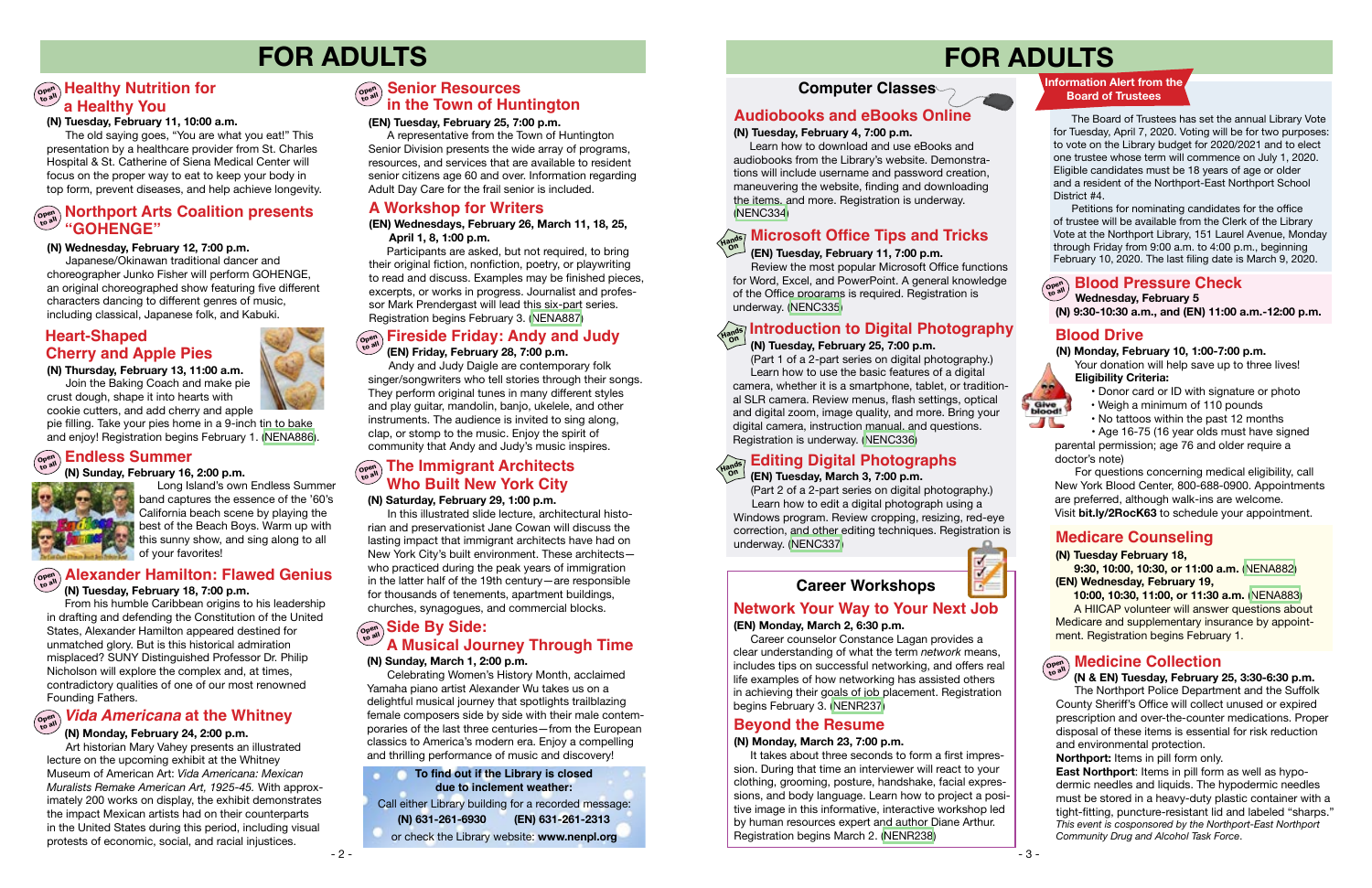**Registration for Teen Programs and Volunteer Opportunities begins February 3.**

# **FOR TEENS**

# **(EN) Tuesday, February 18, 2:45-4:00 p.m.**

 Volunteers will assist children in grades 1-5 with LEGO projects. [\(NENY668](https://search.livebrary.com/record=g1097419~S43))

 **(EN) Tuesday, February 4, 7:00-8:00 p.m.** [\(NENY664](https://search.livebrary.com/record=g1097415~S43))  **(EN) Saturday, February 8, 2:30-3:30 p.m.** ([NENY665](https://search.livebrary.com/record=g1097416~S43))

Get your craft on in the East Northport Teen Center and make colorful yarn-wrapped hearts for donation to senior living residents or to take home and give to someone special.

# **FOR ADULTS**

**(N) Monday, February 24, 7:00 p.m.**

 The group will discuss *Where the Crawdads Sing* by Delia Owens.





# *Ford v Ferrari*

#### **Fridays, (N) February 21 and (EN) February 28, 2:00 p.m.**

American car designer Carroll Shelby and driver Ken Miles battle corporate interference, the laws of physics, and their own personal demons to build a revolutionary race car for Ford and challenge Ferrari at the 24 Hours of Le Mans in 1966.

Rated PG-13. 152 mins.

**Friday Movies**

# **LEGO Volunteers**



#### **(EN) Wednesday, February 12, 7:00-8:00 p.m.** Make no-sew fleece blankets that will be donated

to local animal shelters for dogs and cats. [\(NENY666\)](https://search.livebrary.com/record=g1097417~S43)

**Teen Volunteer Opportunities** *Open to students in grades 7-12* You may choose one volunteer opportunity in addition to Teen Advisory Board and Valentine's Day Hearts.

# **Valentine's Day Hearts**

# **Truth Be Told**

## **Page Turners**

# **Novel Ideas**

The group will resume in March.

*Harriet*

**ARRIE** 

**The Color** 

#### **Fridays, (N) February 7 and (EN) February 14, 2:00 p.m.**

The extraordinary tale of Harriet Tubman's escape from slavery and

transformation into one of America's greatest heroes, whose courage, ingenuity, and tenacity freed hundreds of slaves and changed the course of history. Rated PG-13. 125 min.

*Closed captioning will be displayed.*

*Copies of the books and short stories are available at the Northport Library Circulation Desk.*

**(N) Thursday, February 6, 7:00 p.m.** Our nonfiction group will discuss

*The Impeachers: The Trial of Andrew Johnson and the Dream of a Just Nation* by Brenda Wineapple.

## **Breakfast for Dinner**

#### **(EN) Thursday, February 20, 7:00-8:00 p.m.**

 Join us as we prepare the batter for chocolate pancakes from scratch. Enjoy with whipped cream, marshmallows, strawberries, caramel, chocolate syrup, or traditional maple syrup and butter. [\(NENY660\)](https://search.livebrary.com/record=g1097394~S43)

#### **(N) Thursday, February 13, 6:45-8:00 p.m.**

 Earn volunteer credit as you help children learn how to play chess. A basic knowledge of the game is required. [\(NENY667](https://search.livebrary.com/record=g1097418~S43))

# **Chess Club Volunteers**

# **Book Swap Volunteers**

**(EN) Wednesday, February 19, 10:45 a.m.-12:15 p.m.**  Help children choose books at our book exchange and earn volunteer credit. ([NENY669\)](https://search.livebrary.com/record=g1097420~S43)

# **Mini-Golf Volunteers**

**(N) Friday, February 21, 2:45-5:15 p.m.** 

 Assist children as they play mini-golf around the Children's Room. [\(NENY671\)](https://search.livebrary.com/record=g1097439~S43)



# **Teen Advisory Board: No Sew Blankets for Shelter Pets**

**Language Learning Literacy &**

**(EN) Thursdays, February 6, 27, 7:00 p.m.**  Registration is underway. [\(NENR232](https://search.livebrary.com/record=g1096906~S43))

**(EN) Thursdays, March 5, 12, 19, 26, April 2, 9, 23, 7:00 p.m.** 

Registration begins February 24**.** [\(NENR239\)](https://search.livebrary.com/record=g1097540~S43)

Develop your English vocabulary, grammar, reading, and pronunciation with this friendly conversation group.

# **Dynamic English**

*Please note: These courses promote safe driving and help participants maintain their driving skills. Check with your insurance company about the specific insurance and point reductions available to you.*

# **AARP Smart Driver Course**

#### **(N) Mondays, March 23 & 30, 9:30 a.m.-12:30 p.m.**

Registration begins March 2 at the Northport Library only. ([NENA888](https://search.livebrary.com/record=g1097597~S43))

Fee: \$20 for AARP members (\$25 for nonmembers) payable to AARP by check or money order only at registration.

**(EN) Wednesdays, February 12 & 19, 1:00-4:00 p.m.** Registration is underway at the East Northport

Library only. ([NENA878\)](https://search.livebrary.com/record=g1096594~S43)

Fee: \$20 for AARP members (\$25 for nonmembers) payable to AARP by check or money order only at registration.

# **Tote Bag Volunteers**

**(N) Thursday, February 20, 2:45-4:15 p.m.**  Assist children as they decorate tote bags with puffy paint. ([NENY670](https://search.livebrary.com/record=g1097438~S43))

**(N) Wednesday, February 5, 5:30-6:30 p.m.** [\(NENY654](https://search.livebrary.com/record=g1097368~S43))

**(N) Wednesday, February 12, 5:30-6:30 p.m.** ([NENY655\)](https://search.livebrary.com/record=g1097369~S43) Take a break from your homework and decorate a paper lantern with Sharpie markers.

## **Chill Out and Create: Paper Lantern**

#### **(EN) Tuesday, February 11, 7:00 p.m.**

Looking to practice and improve your English language skills? Join in a fun-filled evening playing games and making new friends. Registration begins February 3. [\(NENR240](https://search.livebrary.com/record=g1097593~S43))

## **ESL Game Night**

#### **(EN) Tuesday, February 25, 7:00 p.m.**

#### **Quick Reads Open to all**

 This informal reading group is designed for intermediate English language learners and for those who would like to develop their literacy skills. Pick up this month's reading selection at the East Northport Circulation Desk.

#### **(EN) Tuesdays, March 3, 10, 17, 24, 31, April 21, 28, 4:00 p.m.**

This Spanish conversation course will focus on mastering key vocabulary words to help you start conversing in Spanish immediately. Great for both beginning and intermediate Spanish language learners. Registration begins February 26. [\(NENR241](https://search.livebrary.com/record=g1097538~S43))

# **Everyday Spanish**

# **Defensive Driving**



**(N) Saturday, February 22, 9:30 a.m.-4:00 p.m.** Fee: \$36

Applications will be available in both library buildings beginning February 1.

#### **(N) Wednesday, February 5, 7:00-8:00 p.m.**

 Our philosophy club is a great opportunity for teens to delve into life's big questions in an enthusiastic atmosphere of free thinking, energetic exchange, and unique perspectives. [\(NENY656\)](https://search.livebrary.com/record=g1097370~S43)

## **Socrates Café**

#### **(N) Friday, February 14, 7:00-8:30 p.m.**

 Come join our monthly Friday night teen program where we try different snacks and beverages from around the world. This month we will explore Chinese food. ([NENY657\)](https://search.livebrary.com/record=g1097389~S43)

# **Snack Around the World: China**

## **(N) Saturday, February 15, 2:00-3:30 p.m.**

 Do you love to play Magic the Gathering? Bring your favorite deck to the Library to battle fellow teens in one-on-one duels. Prizes will be awarded! [\(NENY658\)](https://search.livebrary.com/record=g1097390~S43)

## **Magic the Gathering Tournament**

# **Super Smash Bros. Ultimate**

#### **(N) Wednesday, February 19, 2:30-4:00 p.m.**

 Compete against your friends in this Super Smash Bros. Ultimate gaming competition. Prizes for the top players! ([NENY659\)](https://search.livebrary.com/record=g1097392~S43)

*Open to students in grades 8-12* **(N) Friday, February 28, 7:30-8:45 p.m.**

 Do you love to write? Join fellow writers to discuss your ideas and get feedback on your work. New members are always welcome. ([NENY663](https://search.livebrary.com/record=g1097399~S43))

# **Teen Writers Workshop**

#### **(N) Sunday, February 23, 1:30-3:30 p.m.**

 Do you love tabletop RPGs, or are you looking to learn the basics of Dungeons & Dragons? Come join your friends in this fun D & D quest to take on a monster-filled forest aided by trusty pet familiars. [\(NENY661](https://search.livebrary.com/record=g1097395~S43))

# **Dungeons & Dragons Lite: Familiar Forest Crawl**

# **Nintendo Night: Ring Fit Adventure**

#### **(N) Friday, February 28, 7:00-8:30 p.m.**

 If you love Nintendo, you will not want to miss this monthly meet up. We will discuss Nintendo games new and old, make fun gamer crafts, and participate in gaming competitions for prizes! This month we will be playing Ring Fit Adventure. [\(NENY662\)](https://search.livebrary.com/record=g1097397~S43)

**Registration begins March 5 for our spring SAT Preparation course. Please see the March newsletter for details.**

#### *Online and On-Demand Classes:*

 Take courses at any time on your computer, tablet, or mobile device. For more details visit **nenpl.org** or contact the Reference Desk.

**EBSCO** LearningExpress'

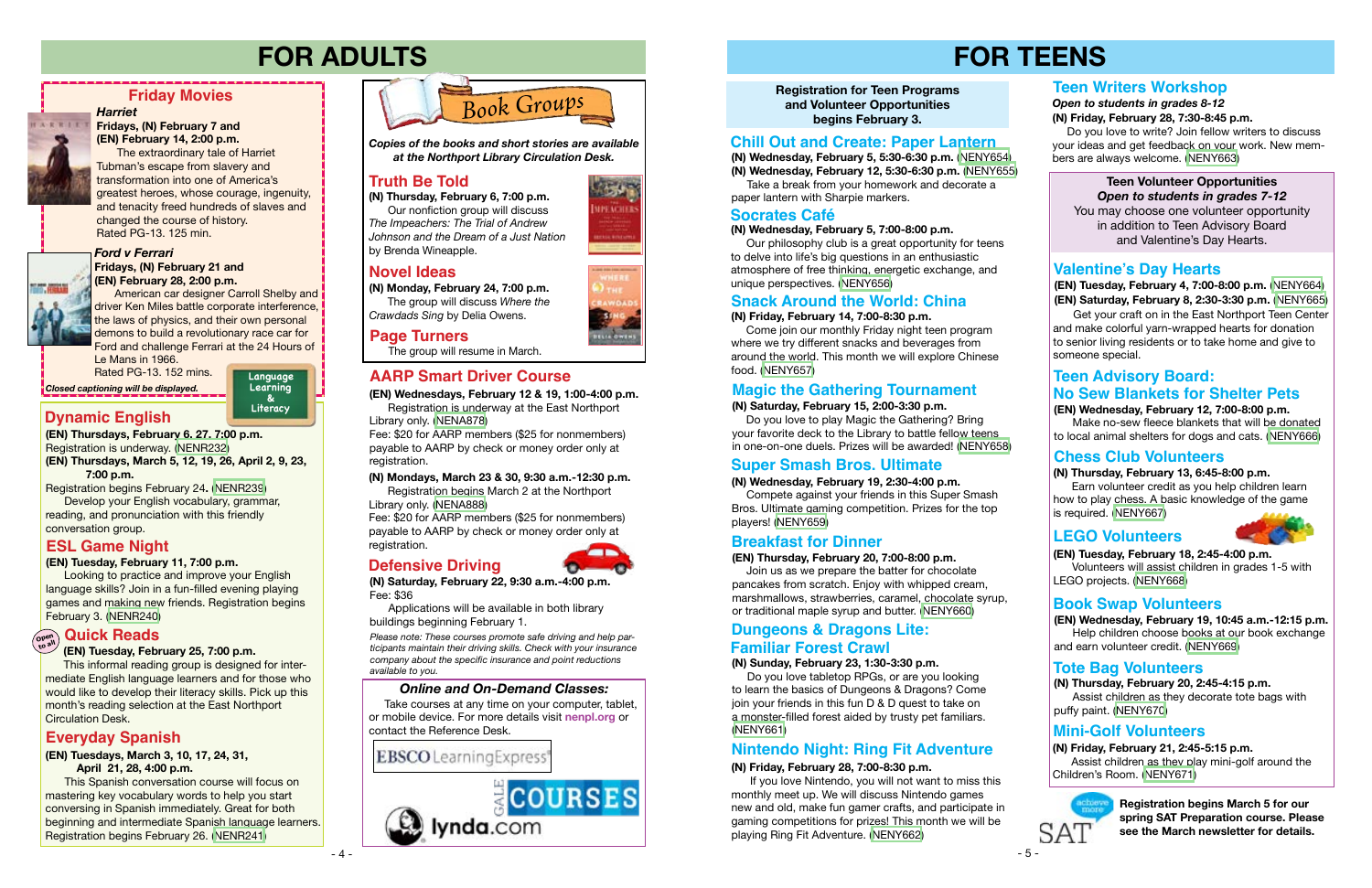# **FOR CHILDREN**

**Registration for the following Road to Reading Series Programs begins February 6. (***One series program per child please***)**

# **Programs for families**

# **FOR CHILDREN**

# **Independent program**

#### **(EN) Mondays, February 24, March 2, 9,**

 **10:00 a.m.** ([NENJ880](https://search.livebrary.com/record=g1095541~S43)) **or 11:00 a.m.** ([NENJ881](https://search.livebrary.com/record=g1095547~S43)) *Children 1-3 years with adult; siblings welcome*

 Have fun with Molly Mouse. Sing songs and rhymes while using scarves, bells, balls, and more. (30 min.)

**Child development experts are on hand to answer** your questions while your children enjoy a room full of toys, an open-ended art activity, and an interactive storytime. (60 min.) ([NENJ882\)](https://search.livebrary.com/record=g1095548~S43)

#### **Sing and Play**

**(EN) Tuesdays, February 25, March 3, 10, 17, 1:00 p.m.** 

*Children 4-5 years; independent* 

 This independent program encourages the development of your child's early literacy skills with stories, songs, and more. (40 min.) ([NENJ884](https://search.livebrary.com/record=g1095297~S43))

Be prepared to measure the snowfall this season with your very own snowman measuring stick. Stop in to make this adorable and practical craft. (45 min.)

# **Preschool Storytime**

## **1, 2, 3 Learn with Me**

**(EN) Wednesdays, February 26, March 4, 11, 18, 10:00 a.m.**

*Children 1-3 years with adult; siblings welcome*

Use the Library's LEGOs to design your own creation or have fun building with friends. All finished projects will go on display in the Children's Room. (45 min.)

 **(N & EN) Fridays, February 7, 14, 28, 10:00 a.m.**

 *Children birth-5 years with adult; siblings welcome* Pop in for this drop-in storytime. We will read stories, sing songs, share rhymes and fingerplays, and have fun in this interactive program. (30 min.)

 **(N) Monday, February 3, 4:00 p.m.**

*Children in grades K-5* 

Decorate your own durable canvas tote bag using puff paint and fabric markers. (60 min.) Registration begins February 6. ([NENJ894](https://search.livebrary.com/record=g1096347~S43))

# **Snowmen Rule drop in**

 **(N) Thursday, February 13, 7:00 p.m.** *Children in grades 2-6* **in**

 Chess is a fun yet scholarly game that enhances thinking, inquiry, risk, reflection, and open-mindedness. Players can enter a raffle for a chess set made using our 3D printer! (45 min.)

#### **(EN) Tuesday, February 18, 3:00 p.m.**  *Children in grades 1-5* **in**

#### **Program for children and accompanying adult; no siblings please**

**(N) Thursdays, February 27, March 5, 12, 10:00 a.m.** 

*Children birth-23 months with adult; no siblings* Bounce along to nursery rhymes and songs in

this one-on-one storytime for young children. (30 min.) ([NENJ883\)](https://search.livebrary.com/record=g1095291~S43)

#### **Mother Goose Rhyme Time**

## **(EN) Wednesday, February 19, 11:00 a.m.**

*Children 3-10 years with adult; siblings welcome*  Come in anytime between 11:00 a.m. and 12:00 p.m. to trade books from your home library for swap dollars and "purchase" pre-owned, new-to-you books. (60 min.)

# **drop Book Swap in**

 Create and decorate your own enchanting winter scene complete with two feathery friends. A craft packet to make and enjoy at home will be available starting February 15.

# $\frac{1}{\text{drop}}$  Anything Goes LEGOs

# **Winter Take Home Craft: Captivating Cardinals**

*Stop by the Library and pick up the February bookmark by Charlotte Edwards. A reading list compiled by Children's Librarians is on the back.*



#### **The Bookmark Spot**

# **Puff Paint Totes**

## **(N) Thursday, February 20, 3:00 p.m.**

*Children in grades 2-5*

## **Winter Wee Ones**

#### **(EN) Friday, February 21, 10:00 a.m.**

*Children birth to 23 months with adult; siblings welcome* Early literacy, socialization, and group play skills are introduced to the littlest learners through music, movement, and fine and gross motor development activities. (30 min.) Registration begins February 6. [\(NENJ895\)](https://search.livebrary.com/record=g1095527~S43)

# **drop 2 Teddy Bear Drive-In Movie:** *Paddington*

# **What's at State?**

#### **(N) Tuesday, February 18, 7:00 p.m.**



*Children in grades K-5 with adult; siblings welcome* How well do you know our 50 states? Test your knowledge in a friendly game night competition

against other families! *Maine*-ly, it will be an hour full of laughs, learning, family memories, and giveaways. (60 min.) Registration begins February 4. ([NENJ891](https://search.livebrary.com/record=g1096735~S43))



# **Groundhog Day Dessert Cups**

 Create fun and delicious Groundhog Day treats using cookies, pudding, and marshmallows. Each participant will make two dessert cups. (60 min.)

Registration is underway. ([NENJ874\)](https://search.livebrary.com/record=g1093983~S43)

 Children in grades K-5 are invited to submit their original designs for our Annual Design a Bookmark Contest. Entry guidelines and forms are available in the Children's Room. Twelve winning designs will be selected to decorate monthly bookmarks for the upcoming year. Winners will be announced in the April newsletter.

 All participants are invited to a reception on Tuesday, March 3 at 7:00 p.m. to celebrate their creativity and enjoy a drawing workshop with a visiting art teacher.

#### **Reminder: The deadline for entries is FEBRUARY 4**

## **(EN) Tuesday, February 4, 7:00 p.m.**

*Children birth-5 years with adult; siblings welcome* Ring-*o* in the night with The Beatles! Enjoy an evening of sing-a-longs, read-a-longs, and dance-alongs because all you need is . . . storytime! (30 min.)

# **Books a Poppin'**<br>a<sup>toop</sup> *A* Books a Poppin'

# **Fab 4 on Feb 4 drop in**

## **Candygramming**

#### **(N) Friday, February 7, 7:00 p.m.**

*Children in grades 3-5*

 Celebrate Valentine's Day by writing poetry using candy! We will have lots of CHUCKLES and MOUNDS of fun! (60 min.) Registration is underway. [\(NENJ875\)](https://search.livebrary.com/record=g1095900~S43)

# **Wild A-"Bot" You**

#### **(N) Tuesday, February 11, 4:00 p.m.** *Children in grades K-2*

 After an unconventional Valentine's Day storytime, children will make a 3D robot craft that they can give to someone special. (40 min.) Registration begins January 28. ([NENJ879](https://search.livebrary.com/record=g1096211~S43))

# **Block Party!**<br>arop > (N) Wednesday F

Registration for Children's and Teen Programs is limited to Northport-East Northport Public Library cardholders. Preference is given to NENPL cardholders for Adult programs and Children's drop-in programs.

# **Design a Bookmark Contest:**

# **Baby Signing Time**

#### **(N) Thursday, February 13, 10:00 a.m.**

*Children birth-23 months with adult; siblings welcome* Learn some basic signs with your baby to enhance their developing communication skills. (45 min.) Registration begins January 30. ([NENJ876](https://search.livebrary.com/record=g1095976~S43))

# $\lim\limits_{\Delta t \to \infty} \frac{1}{2}$  Chess Club

#### **Do You Want to Build a Snowman? (EN) Friday, February 21, 11:00 a.m.**

*Children 2-5 years with adult; siblings welcome* Celebrate winter fun with activities that reinforce pre-reading skills and group cooperation. (60 min.) Registration begins February 6. ([NENJ896](https://search.livebrary.com/record=g1095525~S43))

# **Library Mini-Golf**

#### **(N) Friday, February 21,**

#### **3:00, 3:20, 3:40, 4:00, 4:20, or 4:40 p.m.** *Children in grades K-5*

 Play mini-golf inside the library! Putt your way through the aisles and around the Children's Room on our indoor mini-golf course. Please choose one 20-minute tee time session. Registration begins February 6. ([NENJ897](https://search.livebrary.com/record=g1095300~S43))

## **(EN) Saturday, February 22, 2:00 p.m.**

*Children 4 years and up with adult* Bring your favorite stuffed

animal or doll to our "drive-in" movie. Decorate cars for your animal to sit in while watching the live-action comedy based on the classic children's book character. Rated PG. 120 min.

## **(N) Wednesday, February 12, 10:00 a.m.**

 *Children 1-4 years with adult; siblings welcome* Enjoy exploring a variety of building materials while working together to erect creative family structures. (45 min.)

# **Paws to Read**

**(N) Wednesday, February 19, 6:30, 6:45, 7:00, or 7:15 p.m.** *Children in grades 1-5*



 Fetch a good book and sign-up for a 15-minute reading session with a certified therapy dog. Registration begins February 6. ([NENJ893](https://search.livebrary.com/record=g1095728~S43))







أآثاري

# **Motor Skills Mashup**

**(N) Tuesday, March 10, 10:00 a.m.** *Children 18-36 months with adult; siblings welcome*

 Your child will have fun completing an obstacle course of tunnels, scooters, and more in this program that focuses on the development of motor skills through play and movement. (60 min.) Registration begins February 18. [\(NENJ899\)](https://search.livebrary.com/record=g1096197~S43)